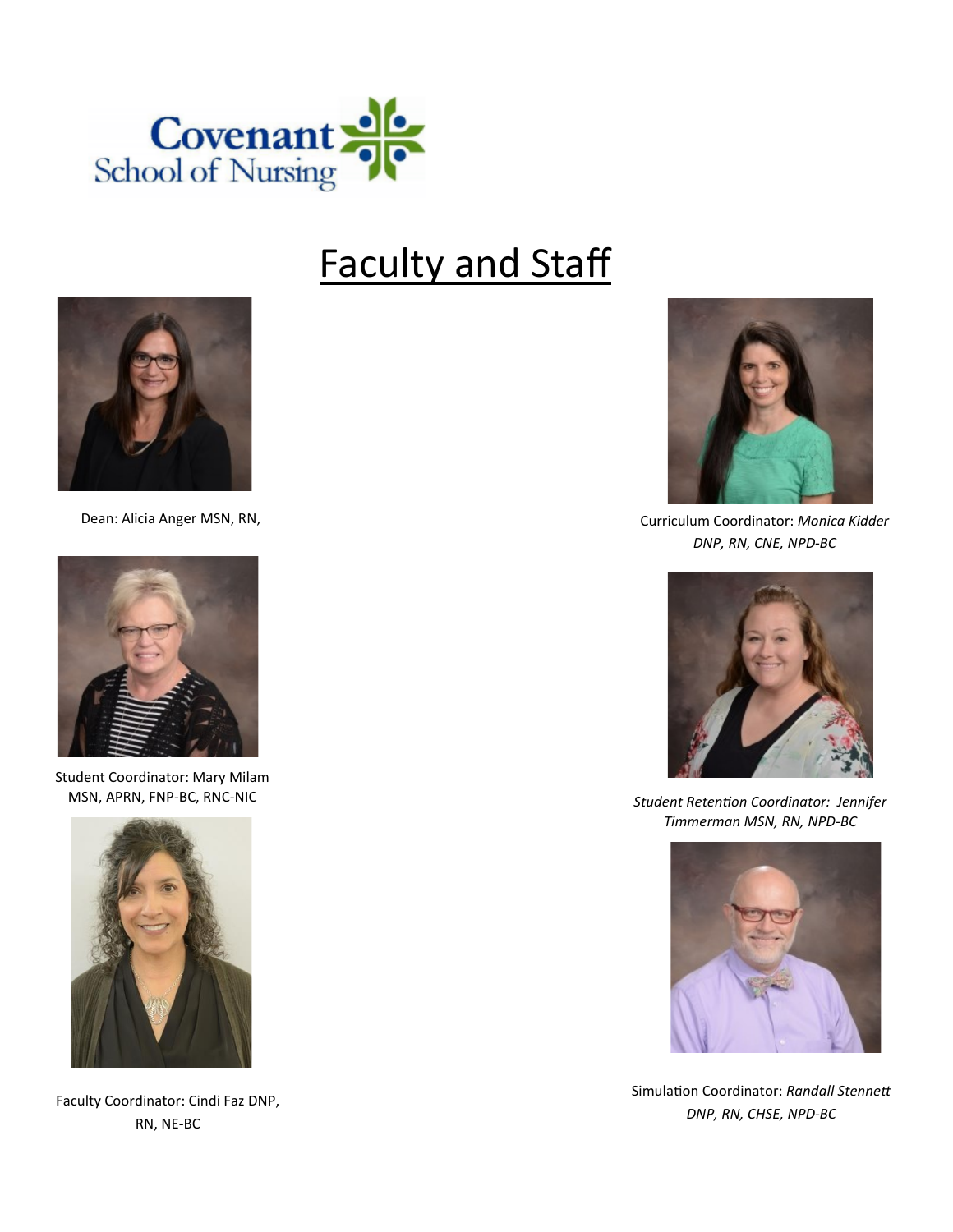#### Administration Staff



*Student Activities Coordinator*



Claire Arnett-Johnson *Administrative Assistant* Kerri Hamilton



*Financial Aide Officer*



 $Recruiter, BSN, RN$ Trent McGuire



*Simulation* Patrick McIntire



*Admissions Officer Business Office Coordinator*



**Medical Librarian** Melanie Sorsby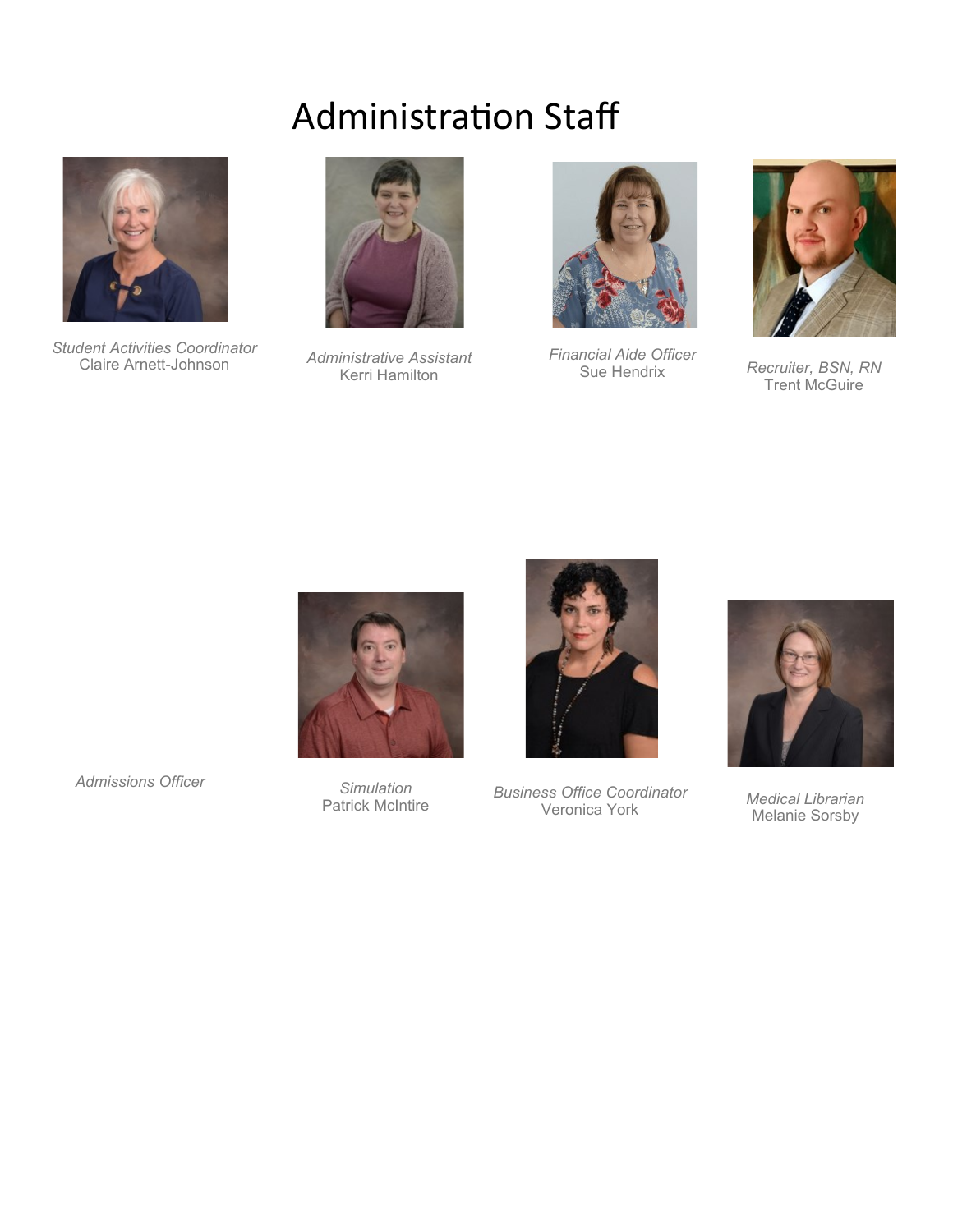

*Julie Wolfe* MSN, RN, CNE



*Kim Stunkard* MSN, RN, NPD-BC *Jaynie Maya*



Jaynie Maya<br>MSN, RN-BC



*Monica Foster* MSN, RN



*Debbie Dutton* MSN, RNC-OB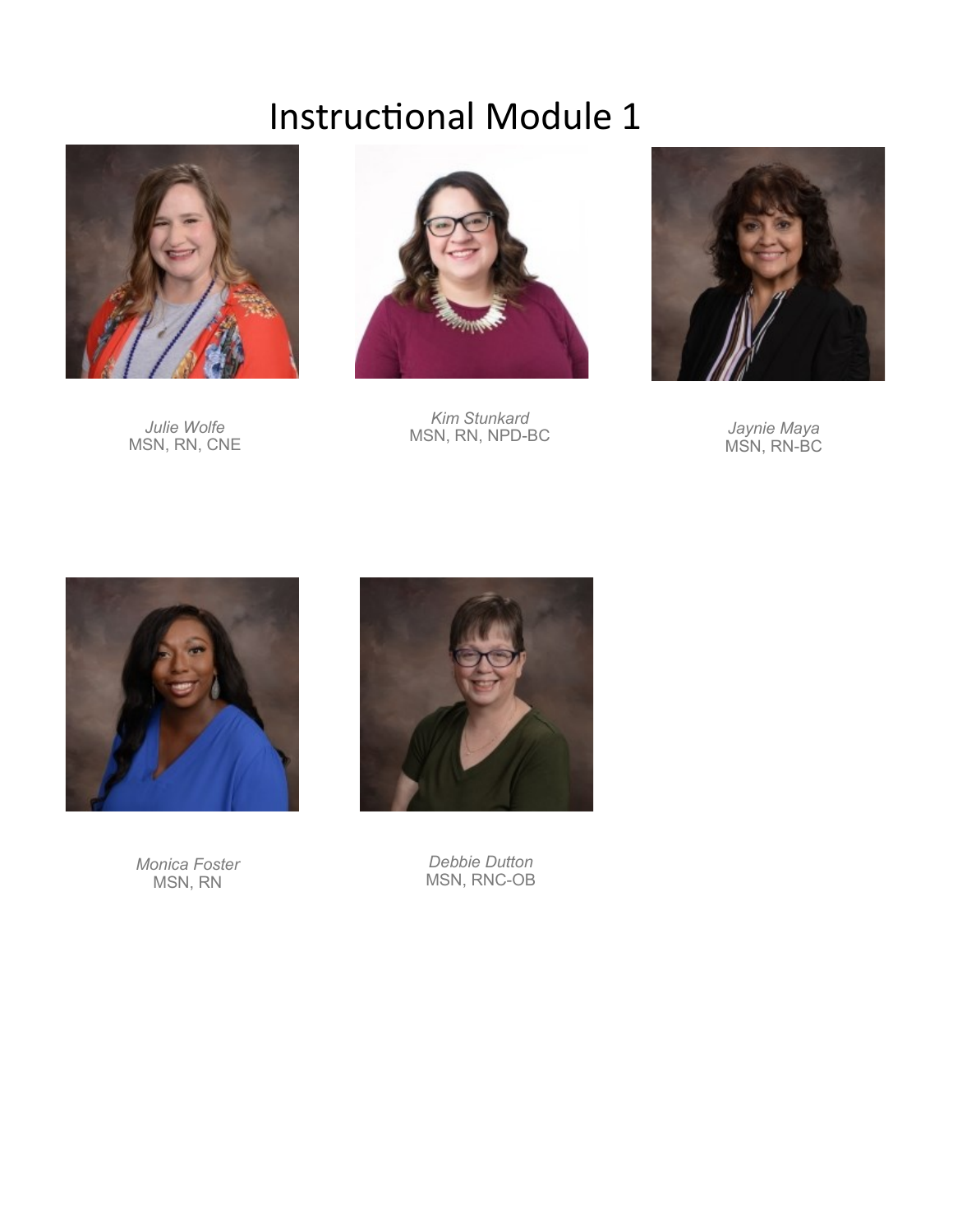





*Connie Karvas* MSN, APRN, FNP-BC

*Lisa Davis* MSN, RN-BC

*Vicky Allison* MSN, RN, CNE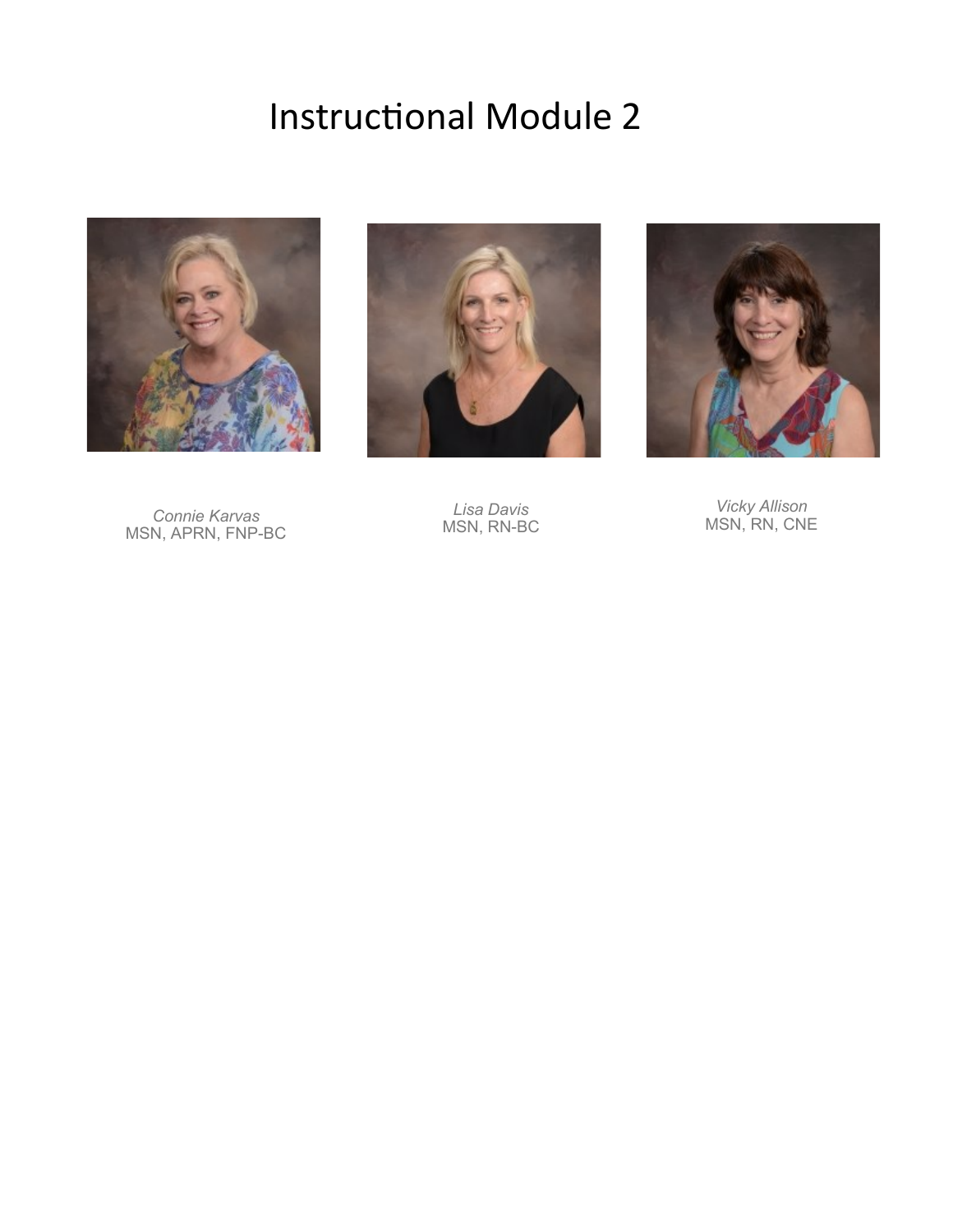

*Erin Whitley* MSN, RN, NPD-BC



*Cathy Thomas* DNP, RN-BC



*Angela Kinsing* MSN, RN-BC



*Kelly Howard* MSN, RN, APRN, FNP-BC



*Kelli Duriex* MSN, RN-BC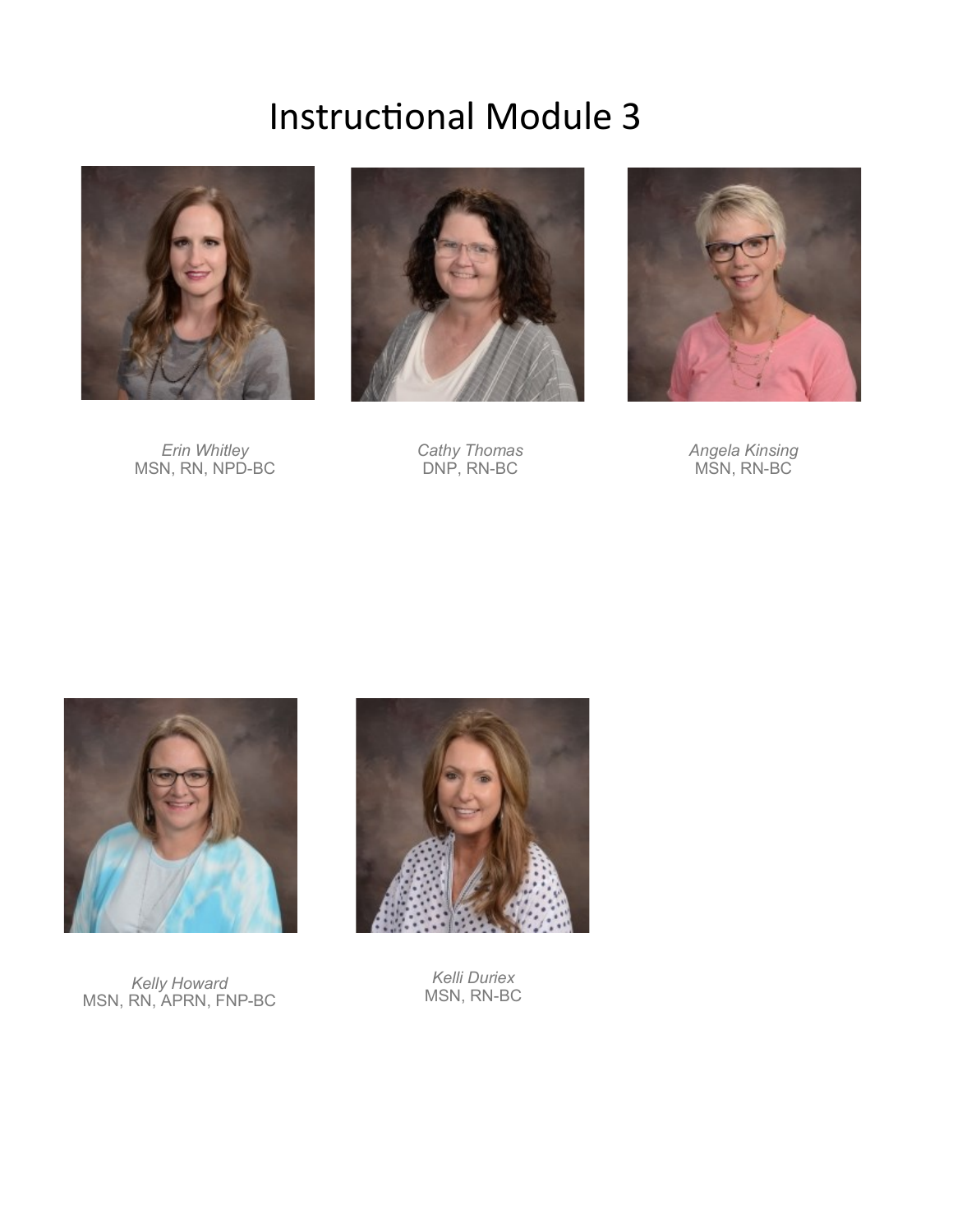

*Mindy Starch* MSN, RN



*Corbin Moreno* MSN, RN, ONC



*Tammy Nesbitt* DNP, RN, CNE



*Sheryll Mae Coulombe* MSN, RN-BC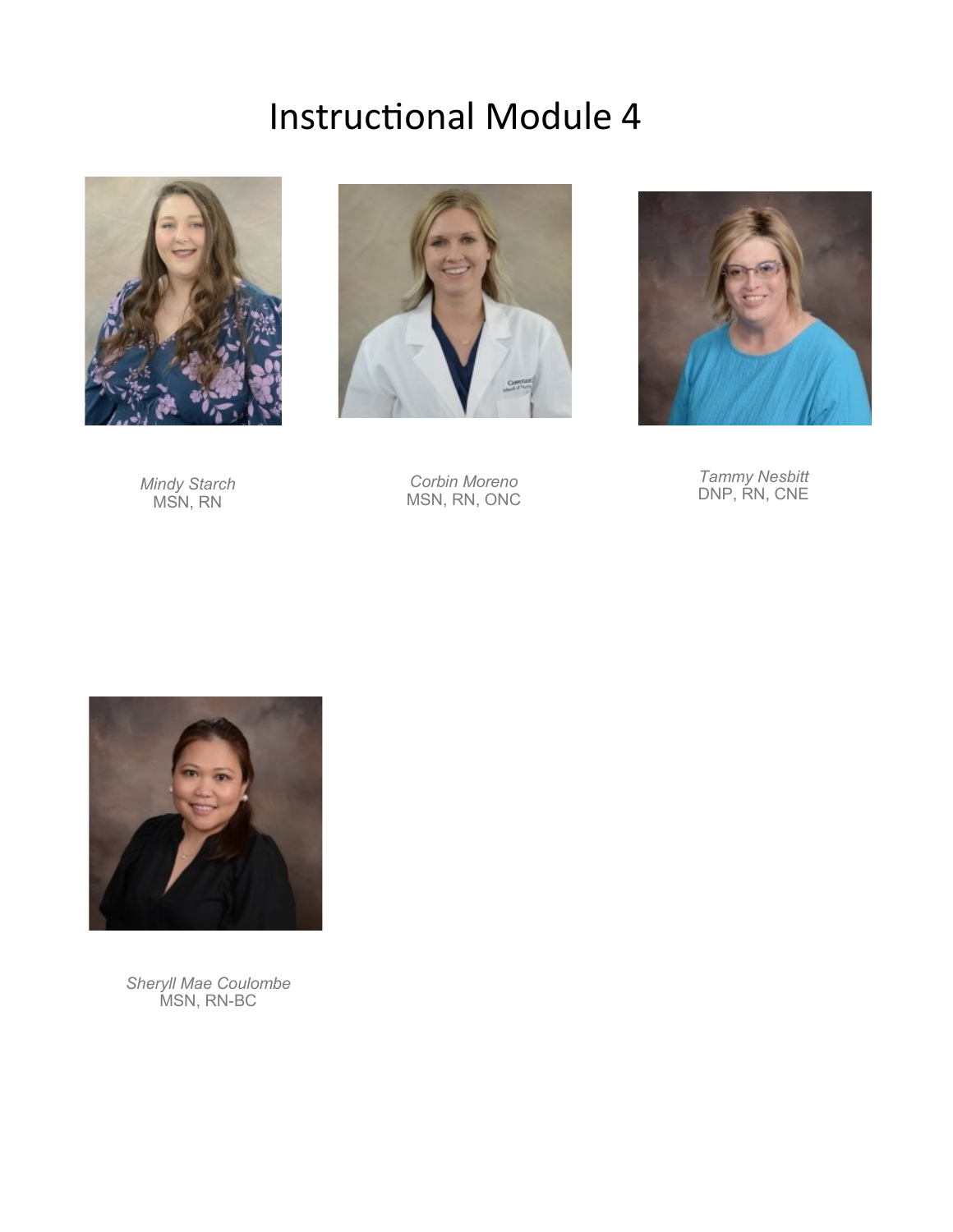

*D'Anne White* MSN, RN



*Jodi Tidwell* MSN, RNC-NIC



*Nicole Myres* MBA, MSN, RN, NPD-BC



*Brittany Haynes* MSN, RNC-NIC, CNE



*Cynthia Gordey* MSN, RN, CCRN-K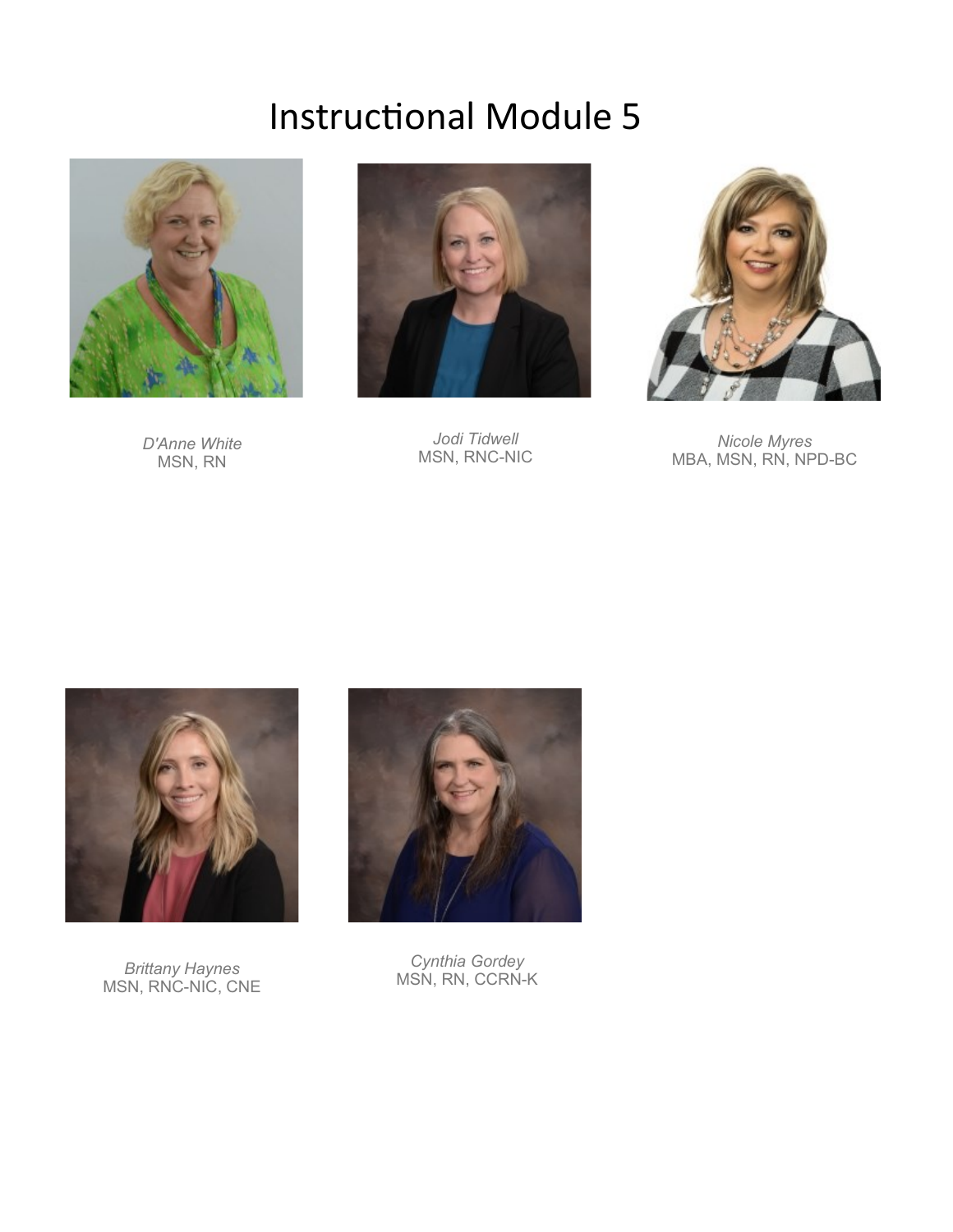

*Donna Neel MSN, RNC-OB, C-EFM, CA/CP SANE, AFN-BC,* SANE A, SANE-P



*Annie Harrison*



MSN, RN-BC *Jeanette Gurley* MSJ,RNC-NIC, RNC-OB



*Jermey Ellis* MSN, RN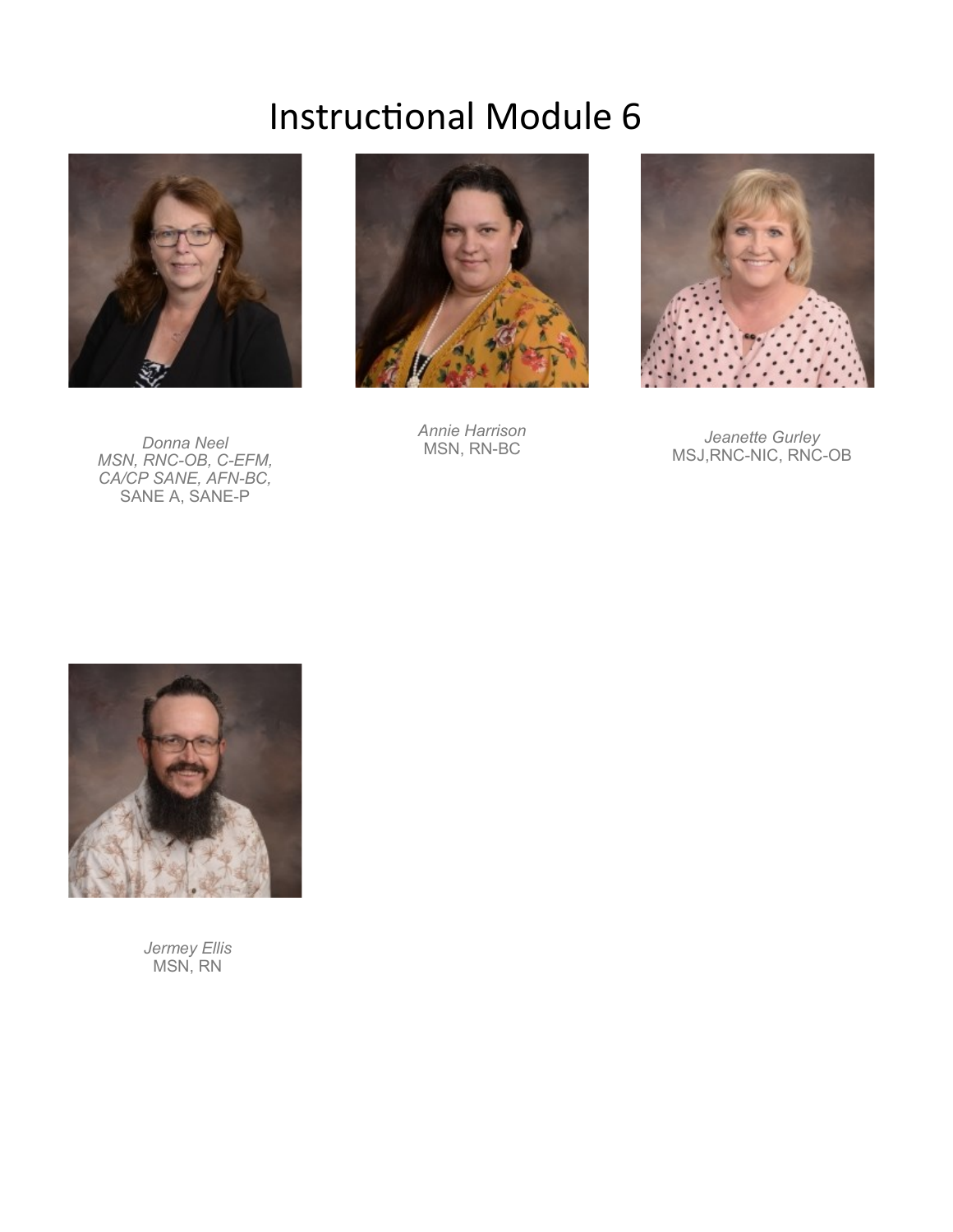

*Dawn Kineman-Wiginton* DNP, RN, CPN



*Stacey Spradling* MSN, RN, NPD-BC



*Darla Smith* DNP, RN, NDP-BC



*Paula Ponder* MSN, RN, CEN, CNE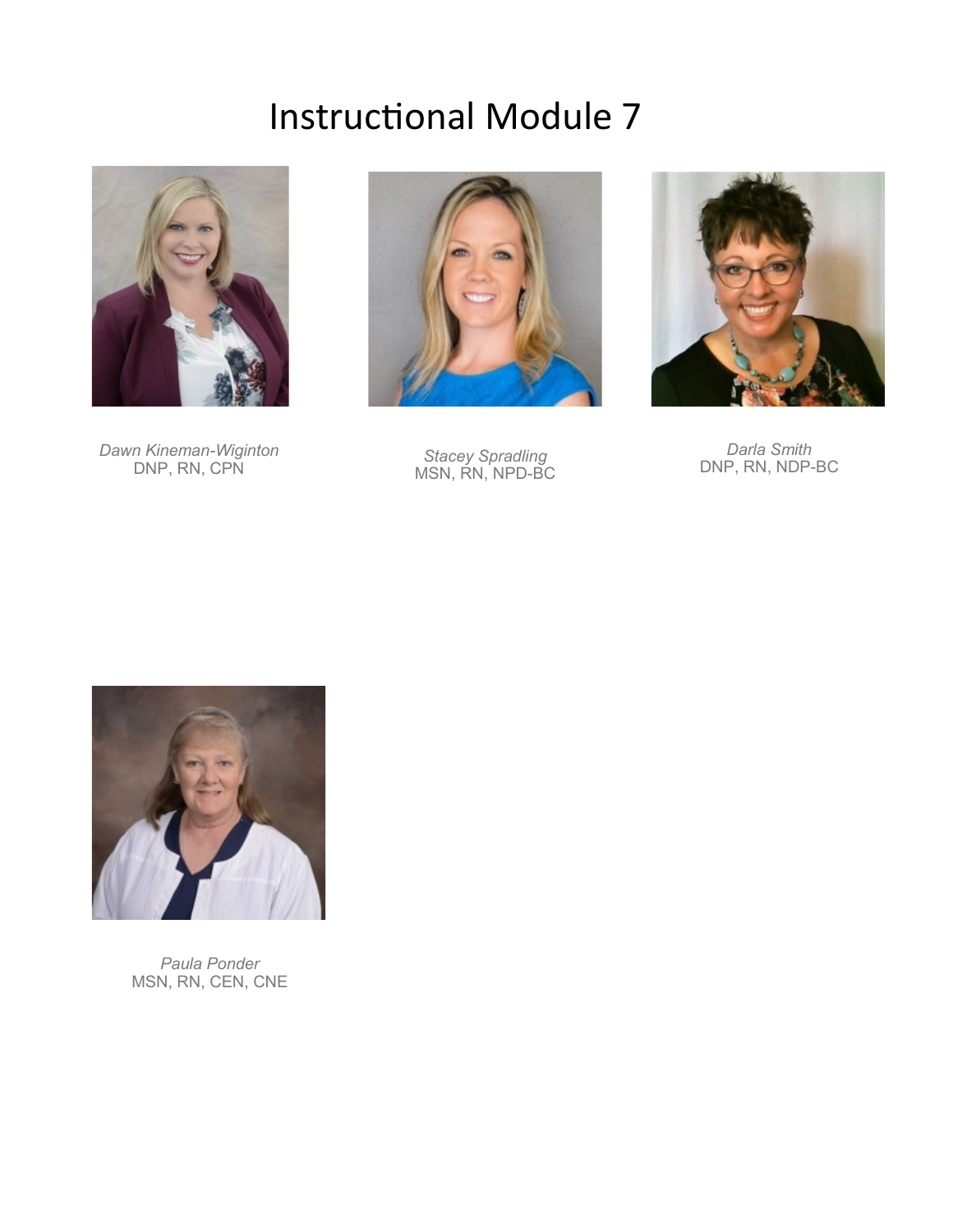

*Janet Pia* MSN, RN, CCRN-K



*Monti Griffin* MSN, RN-BC